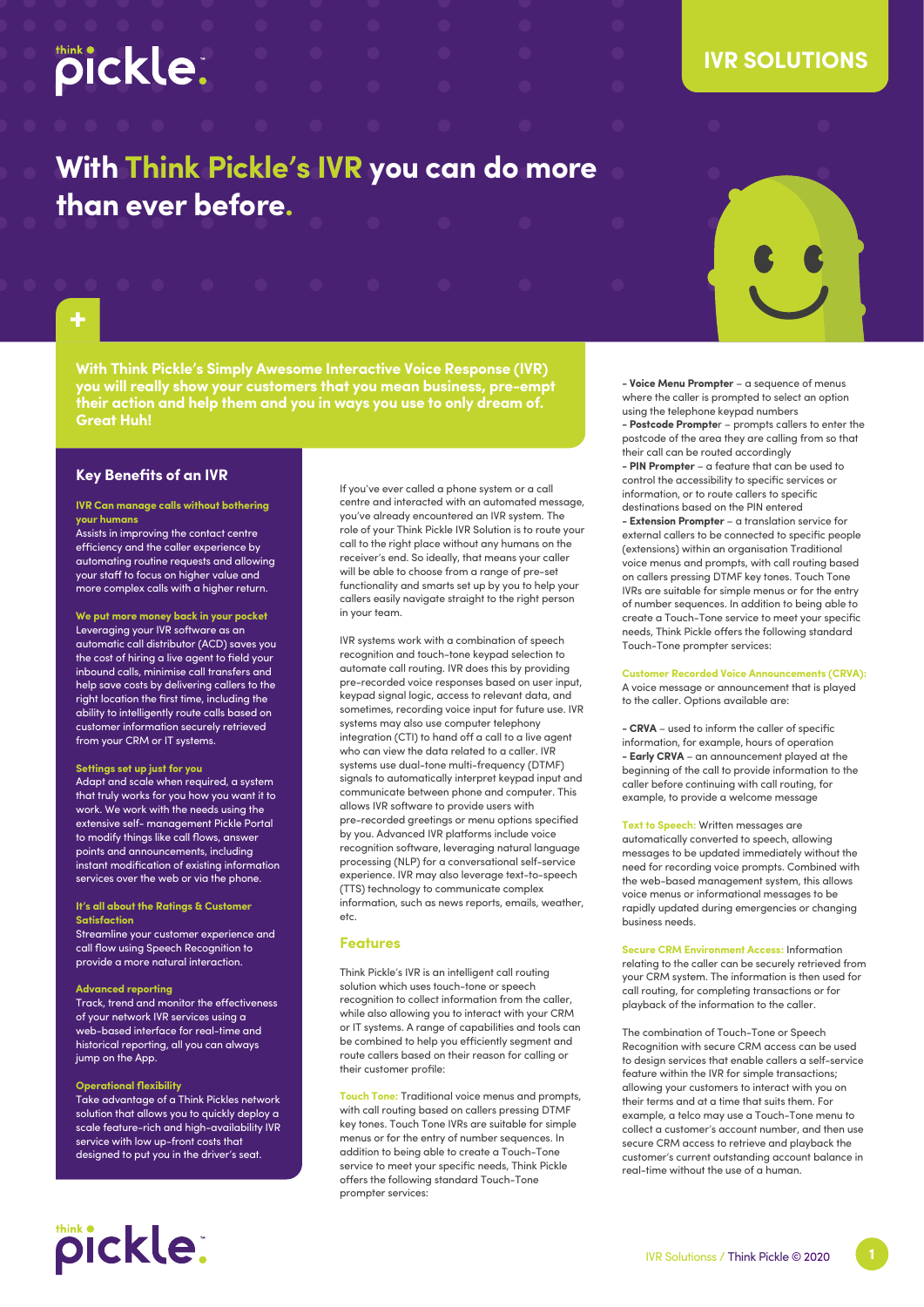These capabilities allow you to minimise call transfers and to automate simple, repetitive transactions, allowing your valuable contact centre agents to focus on more complex transactions whilst still delivering great customer experience.

#### **Pickle Portal - Self-management and reporting**

Think Pickles Network IVR allows you to manage all aspects of your IVR service to adapt to your changing business needs, including instant modification of existing services and the design, creation, verification and deployment of new IVR services. It has a flexible and secure web-based management interface, allowing you to manage all aspects of your IVR service such as:

- Uploading audio prompts
- Updating text to speech prompts
- Set up call flows and route calls based on business scenarios that work for you
- Adding or updating informational or emergency messages (audio or text to speech)
- Recording and activating an alternate audio prompt over the phone
- Modifying call flow including adding new menu items and speech recognition phrases

Think Pickles Network IVR also has a flexible and configurable reporting interface that allows you to report on all aspects of your IVR service. Real-time and historical reporting capabilities are available allowing you to track, trend and monitor the effectiveness and efficiency of your IVR services.

#### **System Security**

A secure Internet access environment is maintained by Think Pickle for the Pickle Portal reporting and management interfaces, utilising a complete managed firewall and SSL protection layer. Access from the Think Pickle's Network IVR service to your CRM environment is via an IVR Application Gateway and is achieved securely using SSL and via a range of different protocols depending on your system requirements. There is no need for your CRM data to be stored in the Think Pickle network environment.

Web-based reporting and management access is only available to the system administrator or a subscriber with a valid user name and password. Individual subscribers can be allocated different levels of access and control of the reporting and routing functions of the Network IVR service, so you can manage who has access to view and control your services.

# **Case Study #1:**

**An organisation providing a Parcel delivery service** 



This offers a specialised parcel delivery within Australia and internationally, and prides itself on providing a reliable service, including accurate delivery tracking information to its customers. Currently, parcel tracking information is only available via the web or by calling through to their customer service agents. The company wishes to maximise human resources, reduce operational costs and improve customer service by providing accurate parcel tracking information via an automated phone service to compliment their web channel.

#### **Think Pickles Network IVR can deliver a simple yet powerful solution where:**

- The organisation's inbound toll-free number is supplemented by a menu with an option to check the status of parcel delivery in real-time
- The caller is prompted to enter their customer reference number and consignment number via either Touch-Tone or Speech Recognition.
- Think Pickles Network IVR service can then securely query the customer CRM environment to look up the consignment details and read back the delivery status to the caller.

The information source used by the Network IVR for this solution is the database of the organisation's web parcel tracking service. There is no second source of data to maintain to provide the phone-based parcel tracking information, meaning consistent and accurate information is provided across all customer contact channels with no additional resources needed for data management. This solution improves customer satisfaction, reduces operating costs by automating simple repetitive transactions in the carrier network, and frees customer service agents to handle more substantial tasks.



**2**